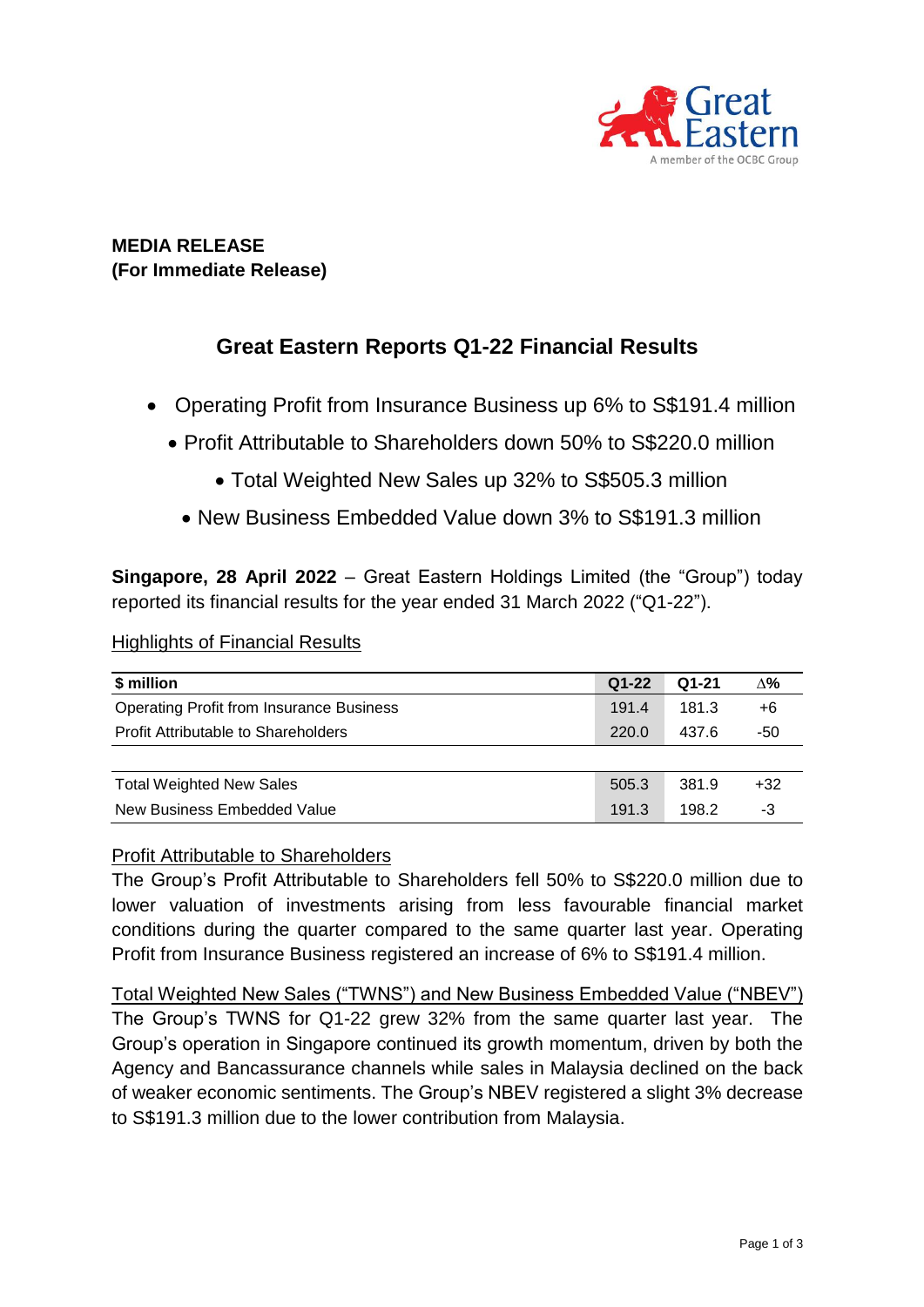

#### Regulatory Capital

The Capital Adequacy Ratios of the Group's insurance subsidiaries in both Singapore and Malaysia remain strong and well above their respective minimum regulatory levels.

Commenting on the Group's financial results, Group Chief Executive Officer Mr Khor Hock Seng said:

"The Group's performance continues to be resilient despite the challenging business environment and volatile capital and financial markets. Our Operating Profit from Insurance Business continued its good growth momentum, underscoring the strength of our core business fundamentals, achieving 6% growth for Q1-22 against the quarter last year.

In the near term, the business landscape will remain challenging. Nonetheless, it remains critical that we continue to strengthen our reach and harness customer insights to innovate product solutions and transform customer experience. With this strong customer focus, we will be able to offer product propositions that are targeted at addressing our customers' evolving needs."

-End-